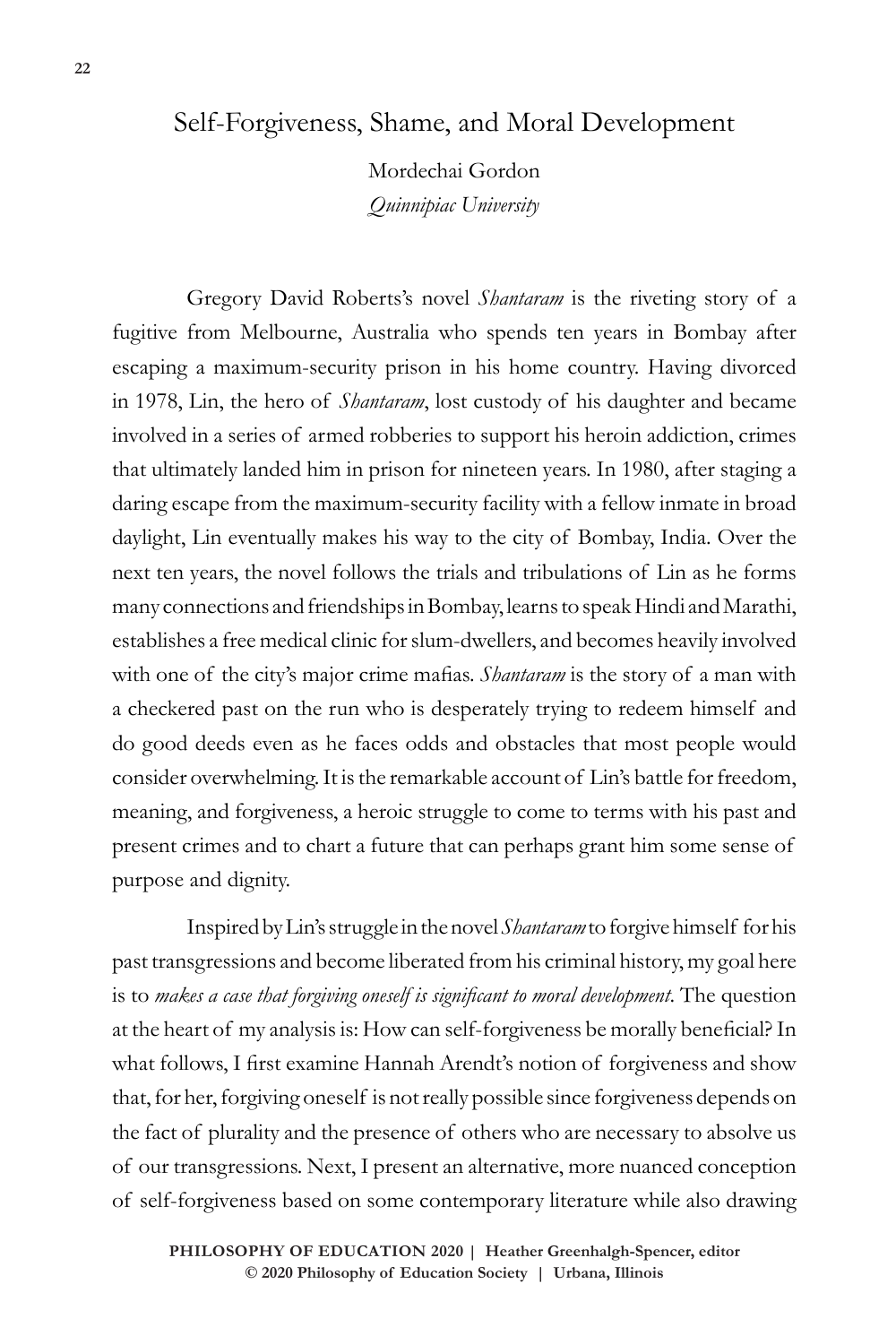on Lin's example from *Shantaram*. I highlight the central role that experiencing shame plays in acknowledging one's wrongdoings and in facilitating the process of self-forgiveness. The final part of this essay explains how forgiving oneself is related to and can enhance one's moral development.

## ARENDT, ACTION AND FORGIVING

Arendt laid out her understanding of the power to forgive in the context of her discussion of the human faculty of action, a faculty that she first elaborated in depth in her book *The Human Condition*. In this book, Arendt characterizes action as the actualization of the human condition of freedom and as the realization of our capacity to initiate something altogether new together with other human beings. Political action, she holds, is often "stimulated by the presence of others whose company we may wish to join, but it is never conditioned by them; its impulse springs from the beginning which came into the world when we were born and to which we respond by beginning something new on our own initiative."1 Arendt explains that to act is to insert ourselves into the world with words and deeds together with other people. Yet this insertion is neither moved by necessity like labor, nor prompted by utility, like work. Action, she believes, should be viewed outside of the means-ends category, precisely because it has no end. The strength of the action process can never be reduced to a single deed with a definite outcome, but on the contrary, can grow while its consequences multiply.

Shifting now to forgiveness, we can see that Arendt's understanding of the power to forgive is derived from her notion of political action—that capacity to act together with others in the public arena in order to bring about constructive change, yet whose outcomes are always unpredictable and uncertain. She writes that

> without being forgiven, released from the consequences of what we have done, our capacity to act would, as it were, be confined to one single deed from which we could never recover; we would remain the victims of its consequences forever, not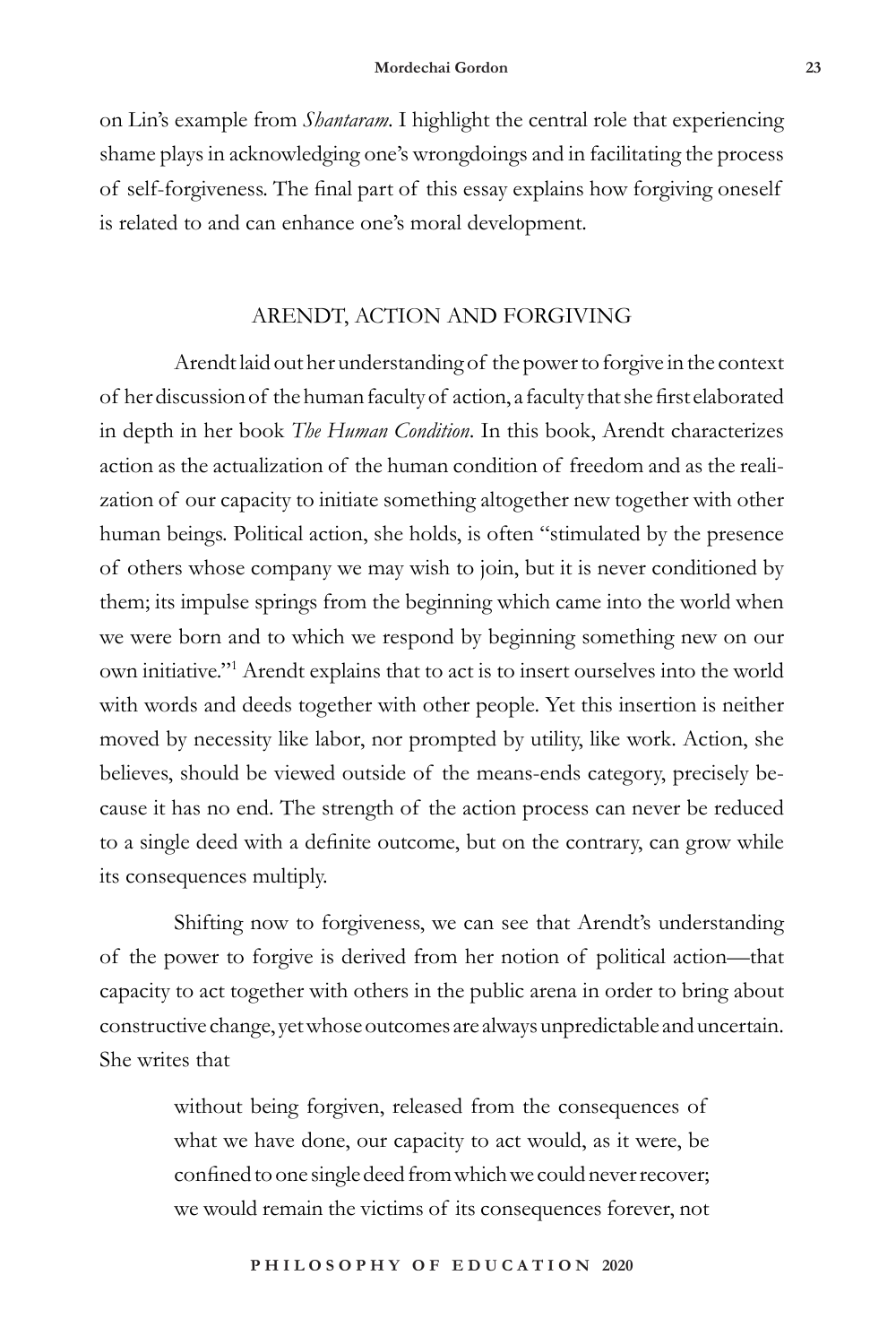unlike the sorcerer's apprentice who lacked the magic formula to break the spell.<sup>2</sup>

From this perspective, forgiveness is that capacity that enables human beings to change course and be released from their actions and transgressions; without this capacity, we would be doomed to merely *reacting* to every form of trespassing we experience in a potentially never-ending cycle of violence.

For Arendt, forgiveness is the exact opposite of vengeance since the latter is a type of reaction against a perceived transgression, a reaction that, because it remains bound by a cycle of violence and retribution, might go on forever. Unlike vengeance, which she considers a kind of automatic reaction to transgression, the act of forgiving often comes as a surprise and cannot easily be foreseen before it happens. "Forgiving," Arendt writes, "is the only reaction which does not merely re-act but acts anew and unexpectedly, unconditioned by the act which provoked it and therefore freeing from its consequences both the one who forgives and the one who is forgiven."3 The import of the power to forgive is in its ability to stop the natural progression of events and forge a new path for the future.

Yet, Arendt makes a further claim about the power to forgive that I believe is more difficult to defend. First, she asserts that forgiving, much like promising, depends on the fact of human *plurality*, that is, on the presence and action of others who come together in the political arena in order to bring about change and initiate new beginnings. Second, Arendt notes that since both forgiving and promising depend on the presence of others, "*no one can forgive himself* and no one can feel bound by a promise made only to himself; forgiving and promising enacted in solitude or isolation remain without reality and can signify no more than a role played before one's self."4 However, she says very little in order to substantiate this latter claim, other than to suggest that an isolated individual would never be able to forgive oneself because he or she "would lack the experience of the person for the sake of whom one can forgive."5 Although Arendt doesn't clarify her position here, I take it that the reason she believes that we cannot forgive ourselves is that she assumes that in politics as in our personal lives our actions typically have significant impact on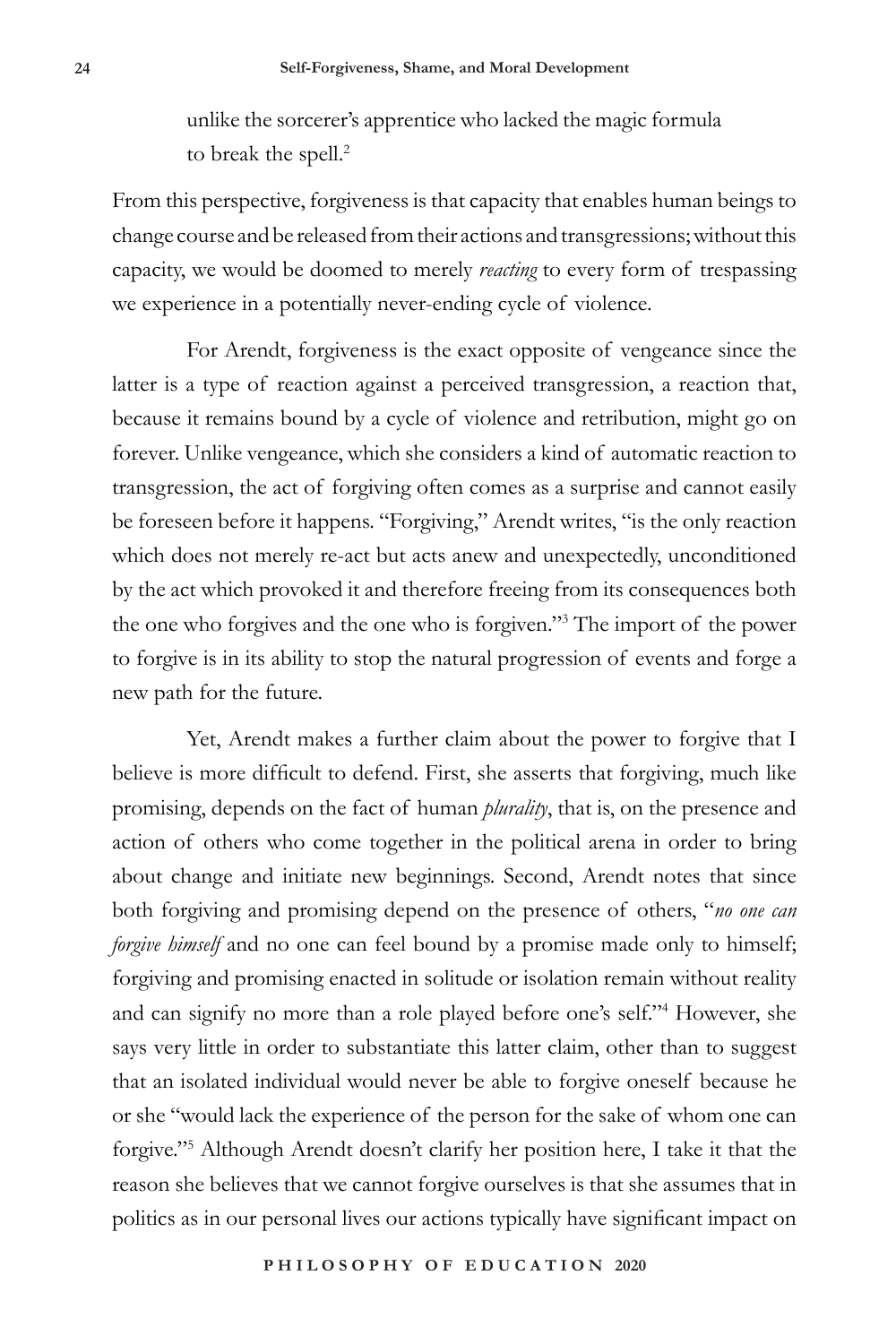others. Thus, Arendt's point seems to be that we cannot forgive ourselves when we intentionally or inadvertently harm others; when a transgression happens, it is up to the injured parties, not the trespassers, to grant or withhold forgiveness.

In her book *The Atrocity Paradigm*, Claudia Card attempts to explain Arendt's view on forgiving oneself, noting that it may be true that "self-forgiveness may be hasty when others who could forgive us have not done so or have not had the opportunity."6 On this interpretation of Arendt, the possibility of self-forgiveness depends on being forgiven by others first. Most likely, as Card suggests, there is some truth in Arendt's claim that after we have owned up to our mistakes, apologized to the victims, undertaken some reparations and taken other steps, we might be in a better position to forgive ourselves and regard ourselves less negatively. Indeed, throughout his time in Bombay, Lin, *Shantaram's* hero, struggles to forgive himself for the crimes he has committed and for hurting his family and friends in Australia at least in part because he has no contact with them and hence no way of asking his significant others for forgiveness. Eventually, Lin comes a little closer to forgiving himself, but only after he has first forgiven people like Khaderbhai, his adopted father, and Karla, the woman with whom he falls in love, both of whom seriously betrayed Lin's trust.

Still, a closer look at the phenomenon of self-forgiveness seems to indicate that, contrary to Arendt's view, sometimes it is not only possible but also highly desirable to forgive oneself. Card captures this point well when she writes that:

> Some willingness to forgive oneself, even for evil deeds, may be needed to sustain motivation to fulfill our obligations and avoid repeating wrongs. Perpetrators need the sense that they are worth the effort that self-improvement will require. Some self-forgiveness may be requisite to that sense of self-worth.<sup>7</sup>

Here Card emphasizes an important point that Arendt may have missed, namely, that self-forgiveness is a significant achievement since one has to overcome hostility toward and develop some level of compassion for oneself in order for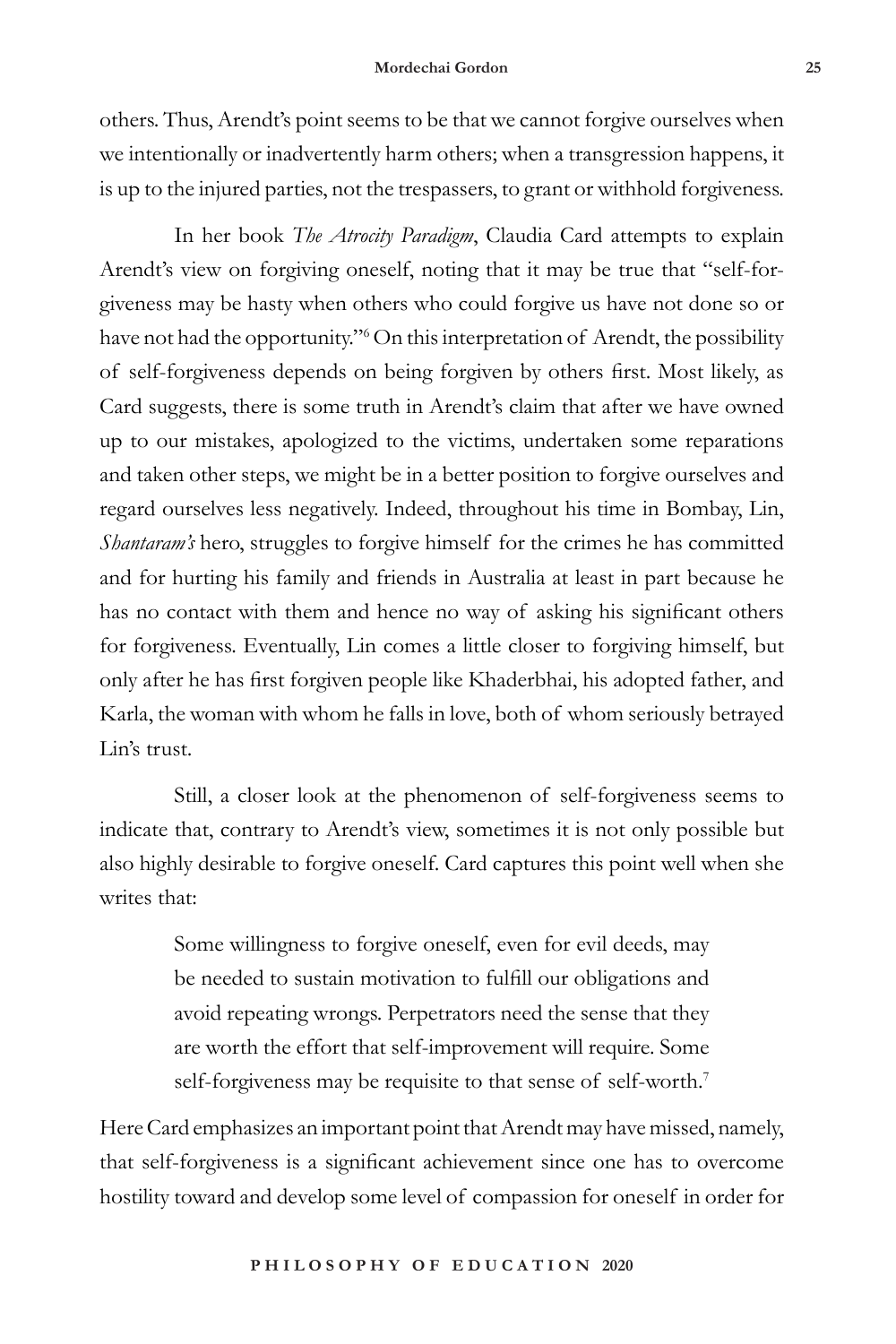moral improvement to take place. Contemporary psychological research confirms this insight about self-forgiveness being a deliberate choice that requires a considerable amount of effort. For instance, Jacinto notes that self-forgiveness is a conscious choice to let go of "self-blame, resentment, anger, hurt and other negative feelings toward oneself."8

### FORGIVENESS, SELF-FORGIVENESS AND SHAME

In order to comprehend the phenomenon of self-forgiveness, it is first necessary to adequately describe and contextualize the more general notion of forgiveness. A good place to start is to examine Douglas Stewart's fine essay "Thinking about Forgiveness: A Philosophical Preamble to its Cultivation in Schooling." In this essay, Stewart identifies some of the central features and characteristics of forgiveness, especially those that have ethical implications. For instance, Stewart describes the contexts that typically make interpersonal forgiveness morally relevant as

> those in which one person a (perpetrator) deliberately or through willful negligence offends, harms, or wrongs another (a victim) in word or deed and where the latter experiences negative or hard feelings in the belief that he or she has been wrongly or unjustly treated.<sup>9</sup>

On this view, forgiveness only makes sense in these cases: in which people harm others and not when they treat them well; in which the victims were actually (not falsely) hurt; when there was some intent to harm another; and finally, when the perpetrator acted with a sense of agency and was not forced by some external or inner compulsion.

Stewart goes on to describe what it means to forgive, to be forgiven, and to be a forgiving person. "To forgive," he writes, "is to let go our negative emotions or hard feelings and to adopt in their place a more generous and compassionate attitude towards our wrongdoers as *persons* or *human beings*, all the while condemning what they did and holding them responsible for it."<sup>10</sup> Forgiving, in other words, does not mean to absolve the perpetrators from being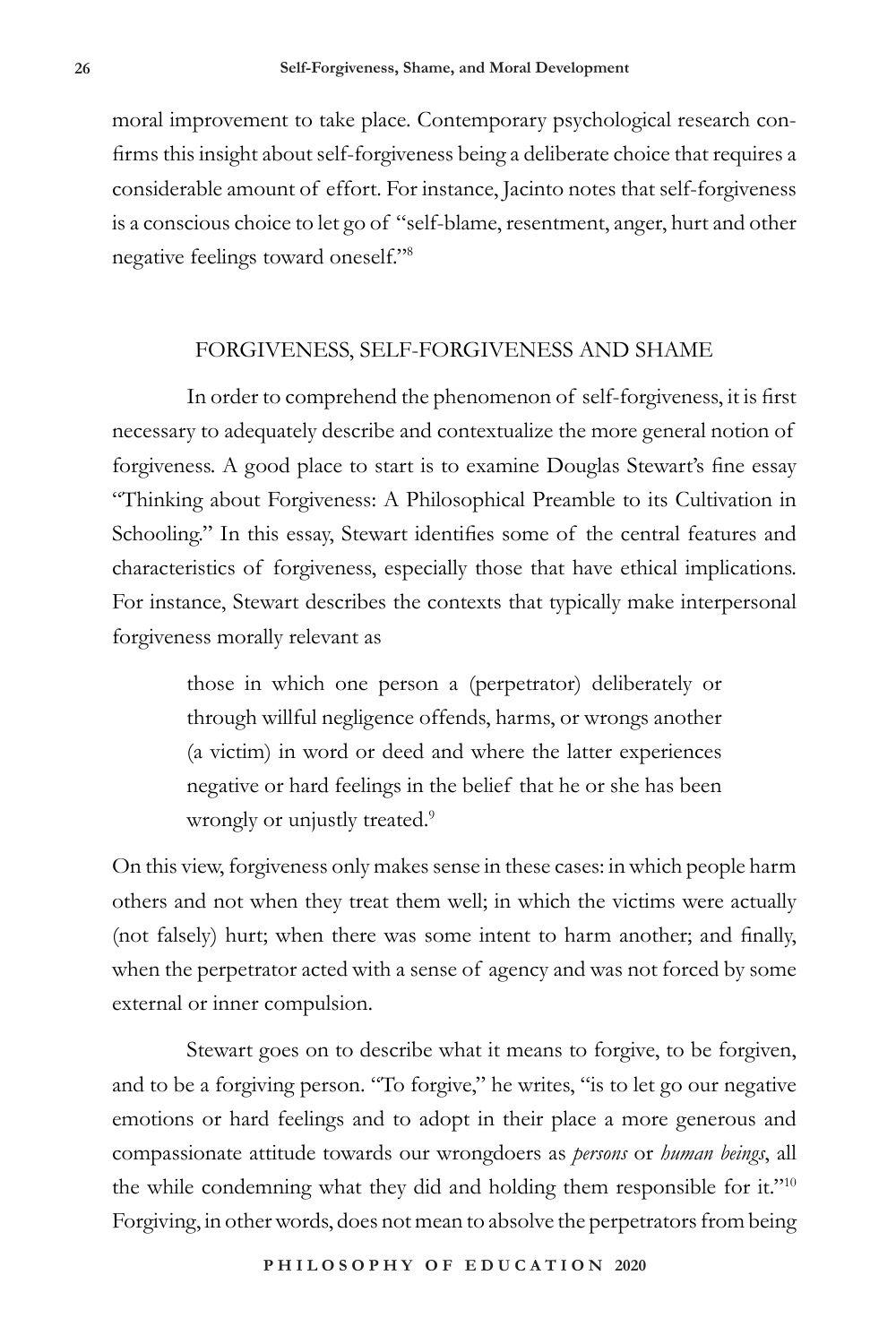#### **Mordechai Gordon 27**

accountable for their actions, but rather to accept the idea that all recriminations or acts of vengeance will cease. Being forgiven implies that the persons who harmed us will no longer be despised or viewed with contempt and that the negative feelings we held toward them will be supplanted by compassion and respect. Finally, Stewart points out that to be forgiving is to be the kind of person that does not typically hold on to grudges, one who considers revenge or retaliation to being maltreated as morally problematic responses.

Stewart's analysis of forgiveness is quite helpful since he clarifies some common misunderstandings about this phenomenon. For example, he emphasizes that to forgive is not the same as to forget since without remembering, forgiveness, as we have defined it above, would not even be possible. Moreover, to conflate the two runs counter to the experiences of those victims who have forgiven their perpetrators but not forgotten the suffering that they experienced. Second, Stewart reminds us that to forgive is not the same as absolving the wrongdoers of blame or responsibility for their actions; nor does forgiveness imply condoning or minimizing what the perpetrators did. In fact, to tell someone "I can't excuse what you did to me; it was wrong and hurtful, but I am willing to forgive you nonetheless" is something that happens quite frequently. Third, Stewart argues that "to forgive is not the same as to *reconcile* with one's wrongdoer, though a new and renewed relationship of mutual trust and confidence between victim and wrongdoer may at times be the upshot of forgiving."11 In other words, forgiveness is possible without reconciliation and there are occasions in which some form of reconciliation can occur between two people who have hurt each other without forgiveness.

In her book *Moral Repair: Reconstructing Moral Relations After Wrongdoing*, Margaret Walker discusses three essential features of forgiveness—overcoming resentment, restoring relationship, and setting a wrong to rest in the past. Walker's analysis advances our understanding of forgiveness when she states,

> None of these features need be present in every case plausibly seen as a case of forgiving, yet any one of these three features can be crucial in a particular case to achieving the resolution forgiveness is seeking. We should think of forgiving in a flexible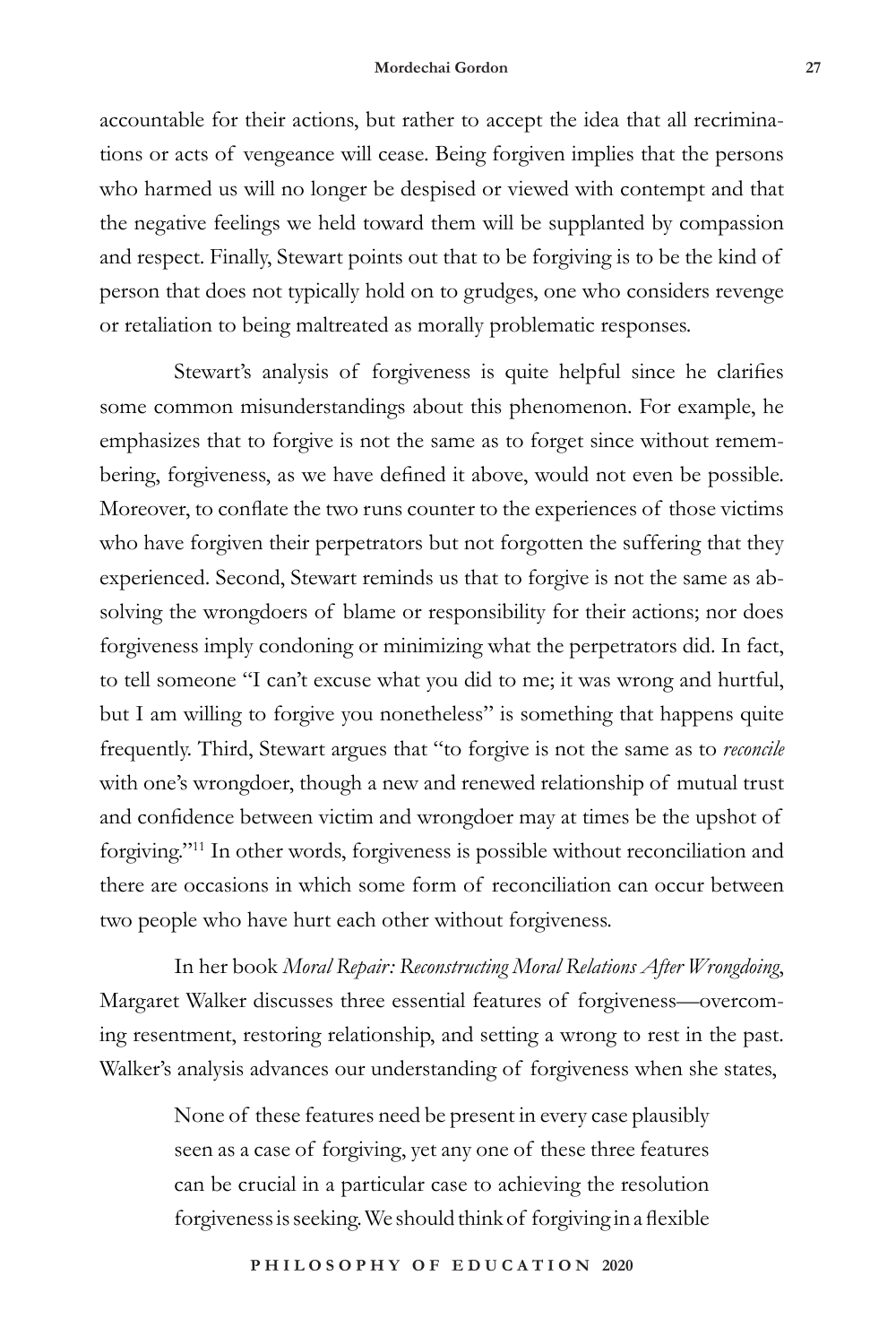way, a way that shows why each of the three features favored by philosophers can matter in many cases, but that also shows why none of them is definitive in every case.<sup>12</sup>

Walker's analysis underscores the possibility that although there are some essential aspects of forgiving, we should not treat every case of forgiving as having the exact same features. Instead, as she insists, it is more fruitful to adopt a flexible understanding of this phenomenon, one that acknowledges that various cases of forgiving may have some similar features but also some important differences. More specifically, Walker suggests that different instances of forgiving can vary not only in whether or not all three features (overcoming resentment, restoring relationship, and setting a wrong to rest) are present, but also in the relative weight that these features have in each instance.

Another important point that Walker makes is that forgiving is aimed first and foremost at *repairing moral relations* and, as such, to forgive should be considered morally valuable and even admirable. She writes that forgiving "refers to a process with moral effects, even as it has social and psychological aspects and conditions. Everyone recognizes that *simply* being able to go on with a relation, to function in it, is not forgiveness."13 For instance, a woman that was painfully betrayed in a marriage yet decides to merely "move on" while maintaining a sense of suspicion and mistrust and not holding her husband accountable has probably not forgiven him. Walker echoes the view espoused by Stewart that forgiving, because of its key moral dimension, is not the same as forgetting, condoning, or minimizing the actions of those who have harmed us. Both Walker and Stewart insist that contrary to these other ways of responding to being harmed, forgiving implies that something has to be set aright, "in a way that neither compromises, dulls or buries the sense that a wrong was done."14

Given this brief discussion of some of the essential features of forgiveness, we can now turn to an examination of self-forgiveness and its relation to the former. In an article entitled "Self-Forgiveness and Self Respect," Robin Dillon makes three salient points that are especially relevant for my discussion of forgiving oneself and moral development. First, is that a person who is able to forgive oneself is one who manages to *transform* "painful feelings of negative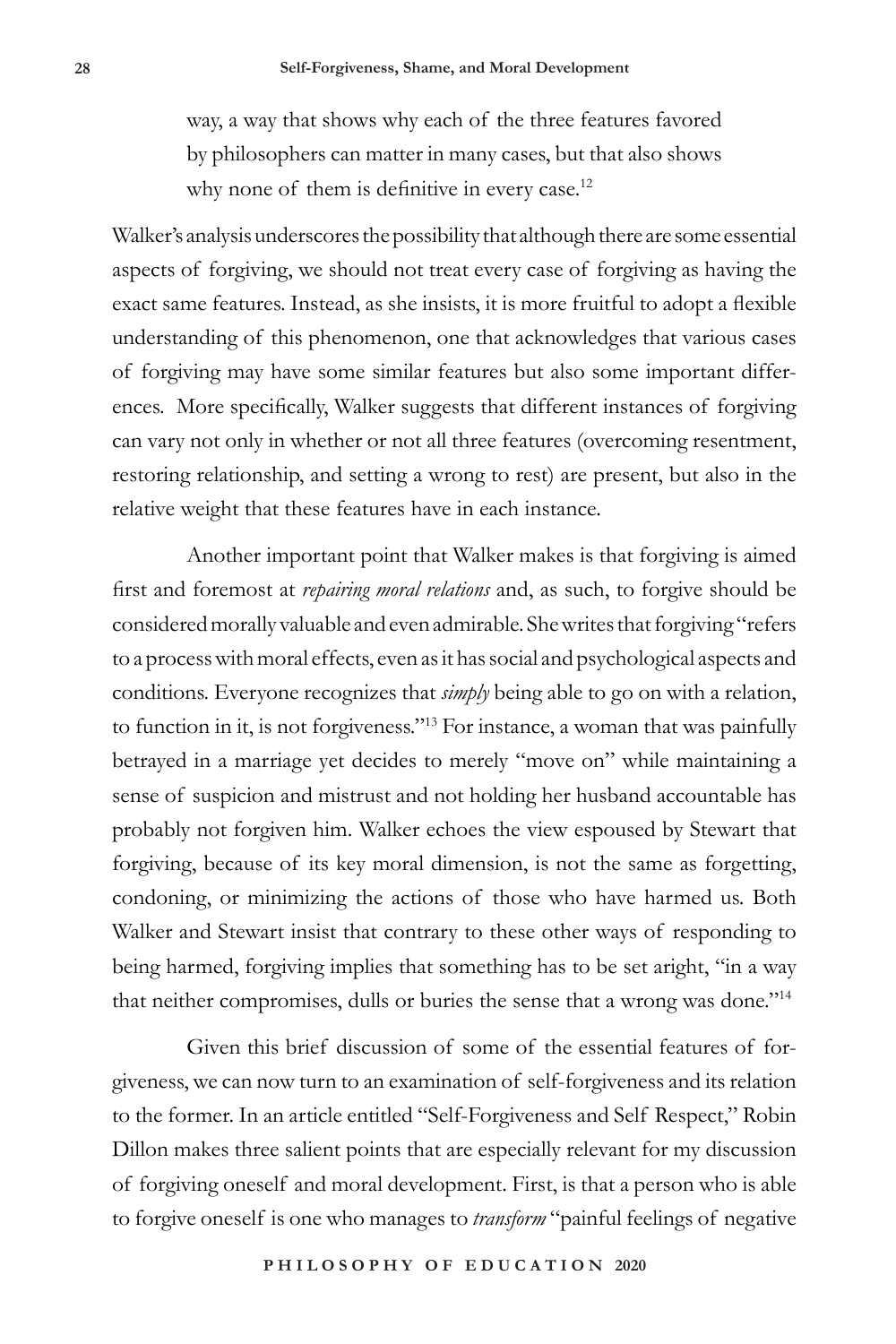self-assessment such as guilt, shame, deep disappointment with oneself, self-contempt, as well as remorse, anguish, despair, self-doubt."15 Other researchers like Williston have also emphasized this quality of self-forgiveness, noting that forgiving oneself entails the ability to renounce self-directed negative attitudes like contempt, anger, and hatred— attitudes that arise due to an agent's belief in one's own moral failing.16

Second, for Dillon, it is important to recognize that personal shame is at the core of the negative attitude that one who is struggling to forgive oneself needs to confront. "To say that shame is at the core of the negative stance is to say that even when the stance is prompted by wrongdoing or the terrible consequences of one's actions, its object is one's self."17 On Dillon's view, shame is often directed not only at the perpetrator's past conduct, but also at some fundamental aspect of oneself revealed in the undesirable conduct. Williston echoes this view when he argues that an agent "must have experienced significant moral shame before legitimately coming to the judgment that she may forswear self-directed negative attitudes."<sup>18</sup> Both Dillon and Williston assert that people who have seriously wronged others need to experience personal shame and take responsibility for their actions before attempting to forgive themselves; otherwise an attempt at self-forgiveness is not likely to be meaningful.

The example of Lin in the novel *Shantaram* is quite illuminating with respect to the role that shame needs to play in facilitating self-forgiveness. Lin, who was addicted to heroin and committed armed robberies to support his addiction and consequently lost his family and friends in Australia, had never fully comprehended and taken responsibility for the wrongs he had perpetrated. Not even during his trial or the three years that he spent in prison in Australia did he feel any sense of guilt, remorse, or shame. Only years later, when he visits a remote Indian village, surrounded by his friend Prabaker and his family, does Lin begin to realize the enormity of what he had done and experience a deep feeling of shame:

> It was only there, in the village in India, on the first night, adrift on the raft of murmuring voices, and my eyes filled with stars; only then, when another man's father reached out to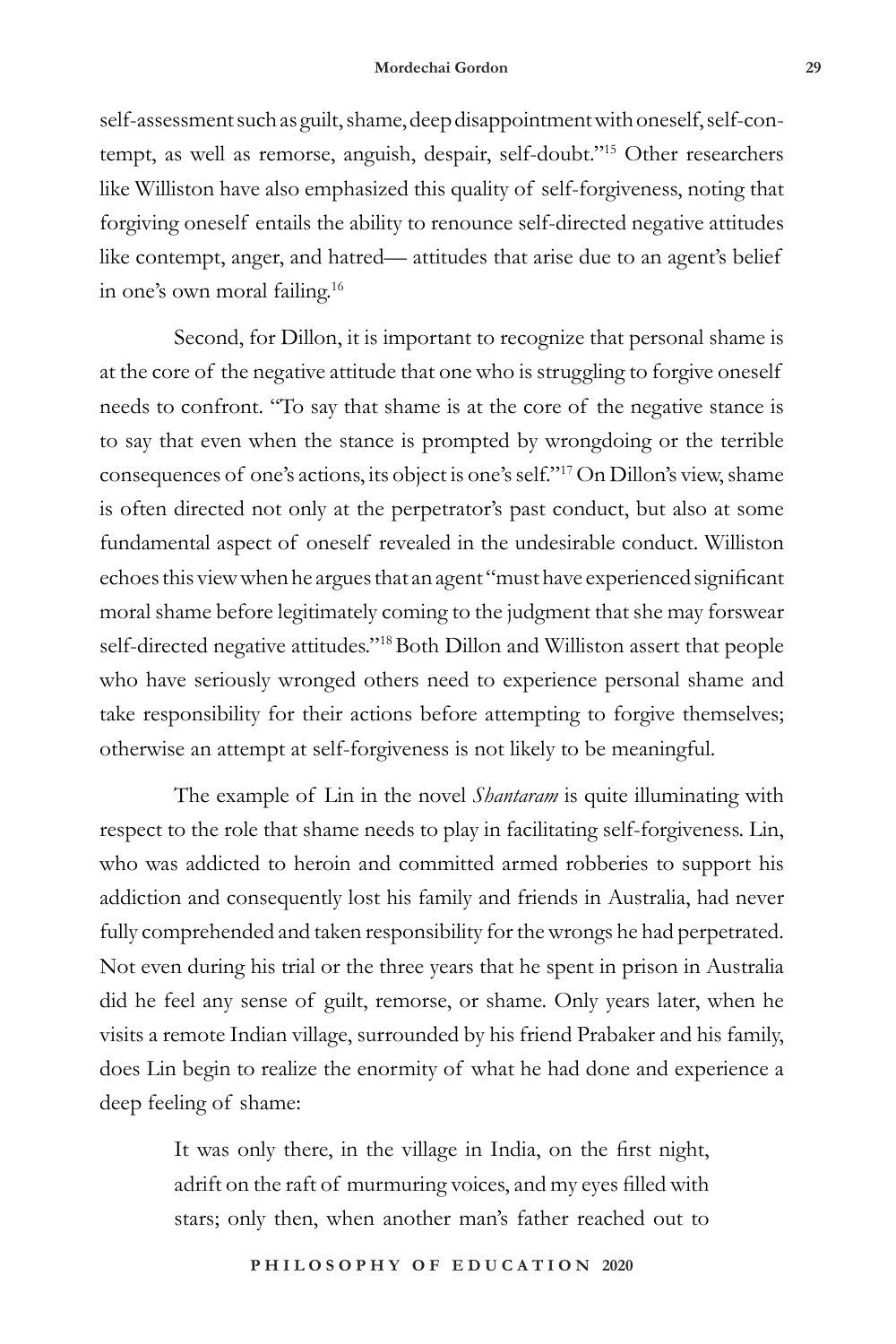comfort me, and placed a poor farmer's rough and calloused hand on my shoulder; only there and then did I see and feel the torment of what I'd done, and what I'd become—the pain and the fear and the waste; the stupid, unforgivable waste of it all. My heart broke on its shame and sorrow. I suddenly knew how much crying there was in me, and how little love. I knew, at last, how lonely I was.19

The case of Lin illustrates the point made by Dillon and Williston about the need to experience shame and take responsibility for one's harmful actions before the prospect of self-forgiveness becomes possible. Lin's example also demonstrates the idea that the shame felt by an offender is not only directed at one's past deeds, but also at oneself, at the type of person one has become. Roberts closes the chapter of *Shantaram* in which Lin first confides that he felt deeply ashamed at himself by noting that "some truths about yourself are so painful that only shame can help you live with them."20 Thus, living with shame is necessary to enable people to endure those painful truths about themselves without which self-forgiveness and moral development would be impossible.

Third, Dillon underscores the point that to forgive oneself does not imply that one has extinguished all the negative feelings directed at oneself or ceased to engage in any self-reproach. As she puts it:

> Forgiving oneself means not that one no longer experiences self-reproach but that one is no longer in bondage to it, no longer controlled or crippled by a negative conception of oneself...This is possible even if one retains a measure of clear self-reproach, overcoming it without eliminating it.<sup>21</sup>

Dillon's point is that in order to forgive ourselves we do *not* need to completely eliminate every negative feeling about ourselves; this would amount to an impossible counsel of perfection. Rather, she emphasizes that forgiving ourselves means that we are no longer consumed or overwhelmed by self-reproach and a negative sense of self. In short, it is possible to forgive oneself and still view oneself with a demanding and critical eye.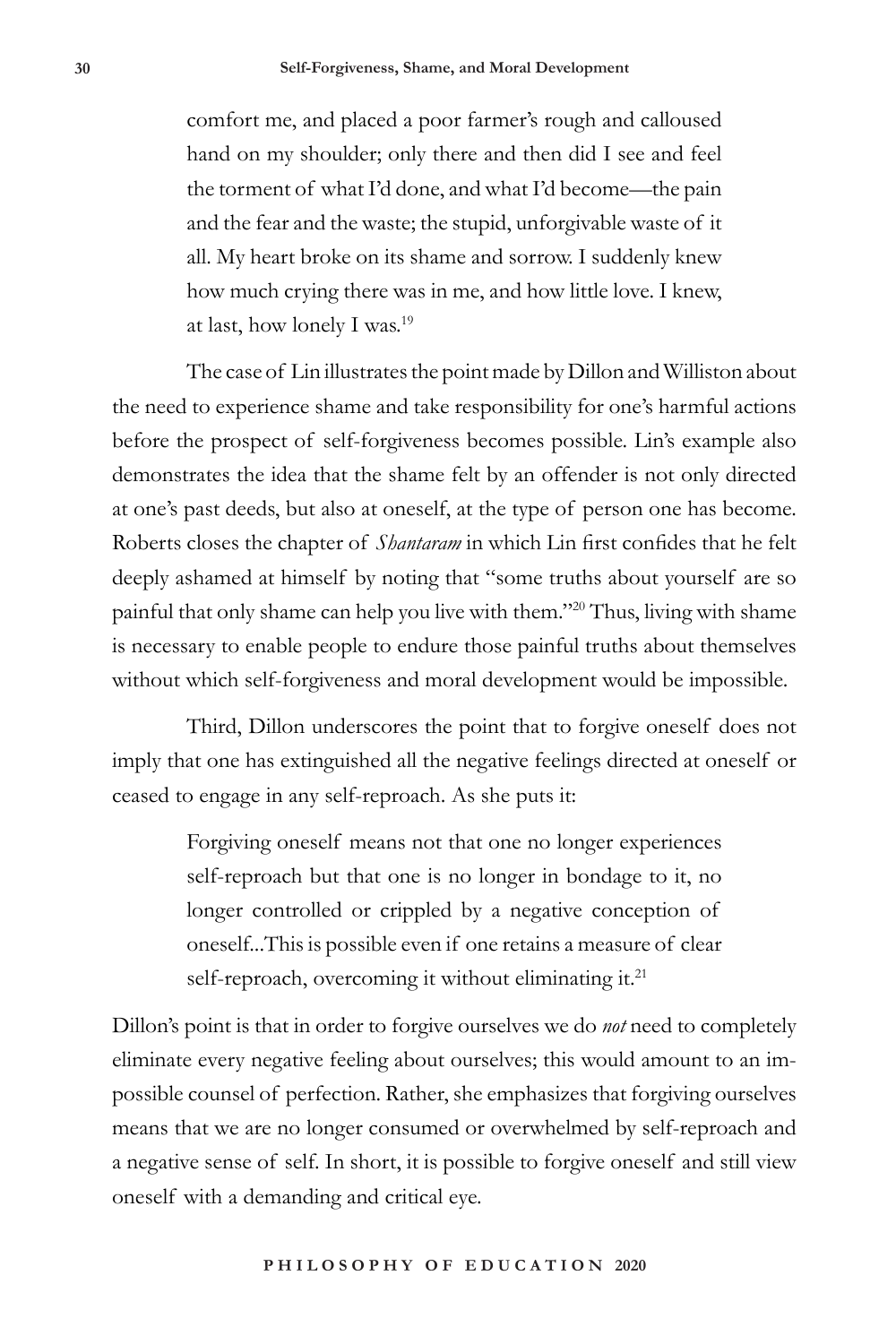### SELF-FORGIVENESS AND MORAL DEVELOPMENT

In her essay "Self-Forgiveness and Responsible Moral Agency," Margaret Holmgren argues that genuine self-forgiveness entails working through a rigorous *process* of coming to terms with one's wrongdoing:

> If an offender has worked through the process of responding to her own wrongdoing, she has acknowledged to herself that what she did was wrong. She also understands why it was wrong, as she has acknowledged to herself her victim's true status as a person. She has allowed herself to experience her grief and self-resentment at having injured her victim. She has also done her best to correct the attitudes that led to the harmful act and to make amends to her victim.<sup>22</sup>

To be sure, the steps identified by Holmgren as indispensable to go through in order to achieve genuine self-forgiveness are a very difficult and significant undertaking. Yet, for her, working through this process is necessary if the perpetrator is to respect herself, her victim, and her moral obligations.

Holmgren's account of genuine self-forgiveness as an emotional and moral process that one needs to work through sheds some light on why Lin struggles with this challenge even as he is able to forgive some of his closest allies in Bombay. My reading of *Shantaram* suggests that Lin was able to successfully negotiate through *part*, but not all, of this process. In particular, it seems to me that during the years spent as a fugitive in India, Lin was able to acknowledge the crimes that he had committed in Australia, the pain he inflicted on his loved ones, as well as what it meant to live a life in fear and destitution. Moreover, as demonstrated above, Lin was able to experience some negative emotions like shame, guilt, and grief on a profound and personal level. At the same time, at the end of the novel, he is still struggling to let go of the destructive attitudes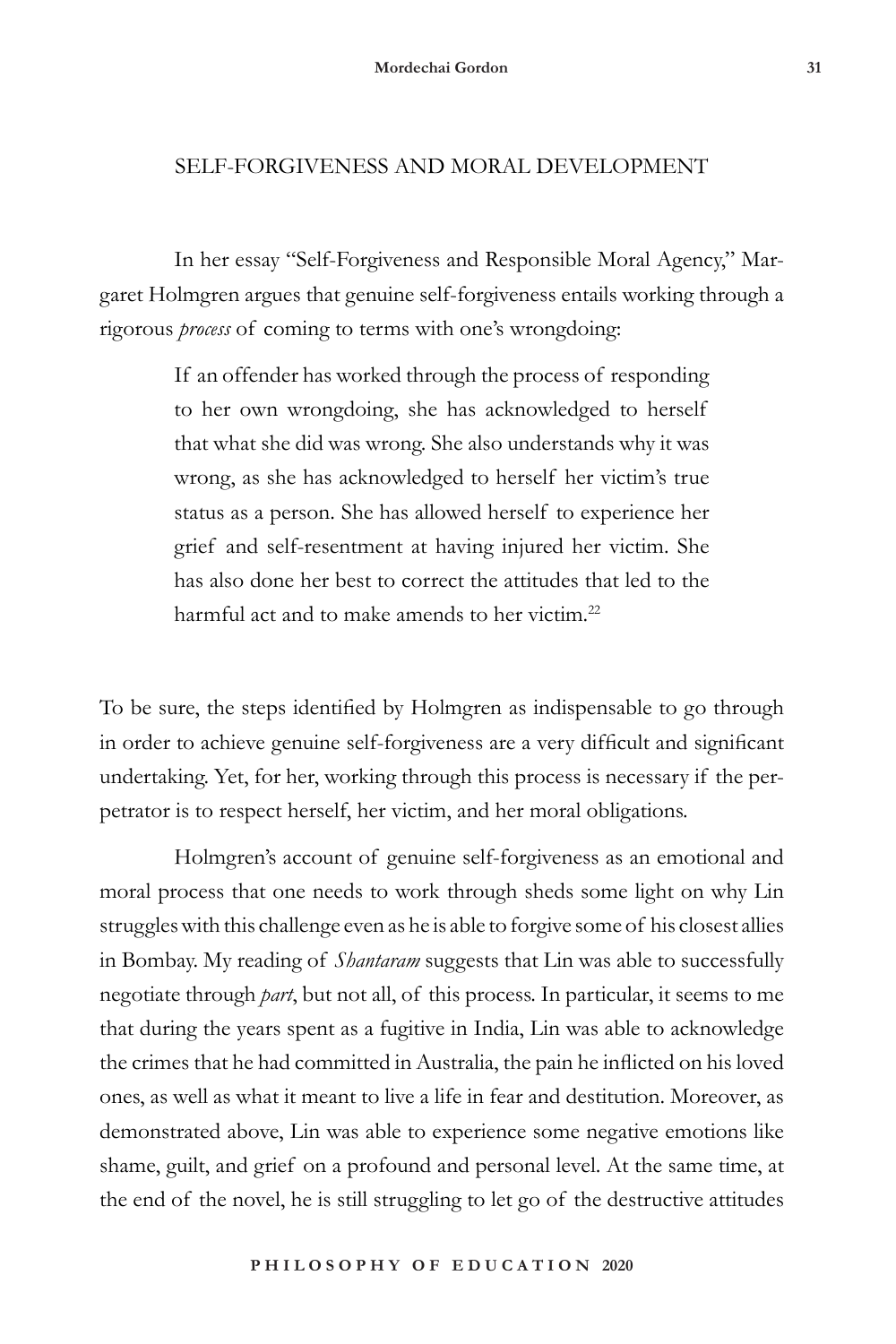and behaviors that led him to perpetrate the crimes he had committed.

Another reason that Lin struggles with this challenge is related to Holmgren's discussion of the relation between being forgiven by one's victims and self-forgiveness. Holmgren points out that there are cases in which

> an offender cannot make full restitution or adequate apology for the wrong, either because her victim is dead or otherwise unavailable, because a direct apology would do the victim more harm than good, or because the injury was so serious that it outstrips her ability to atone for it.23

This explanation seems to apply to the case of Lin in the novel *Shantaram* who, because he was a fugitive on the run, could not get in touch with his loved ones in Australia in order to seek their forgiveness and make restitution for his past transgressions.

However, for Holmgren, the fact that an offender is not able to get in touch with her victims is not in-itself sufficient reason not to attempt to forgive oneself. She writes that "in reaching a state of genuine self-forgiveness, an offender acknowledges her own intrinsic worth, which she retains regardless of her ability to make amends for the wrong."<sup>24</sup> That is, Holmgren is convinced that working through the multistep process of forgiving oneself is highly significant since it can lead perpetrators to moral growth, growth in the Kantian sense of the term—as coming to appreciate both their victims and themselves as intrinsically valuable. She writes that

> Genuine self-forgiveness is also *required* if we are to be responsible moral agents. When we do wrong, we must work through the process of responding to our own wrongdoing, drop the obsessive focus on our own past record of moral performance, and turn our attention to our moral and nonmoral development.25

On this view, offenders' genuine self-forgiveness is a necessary condition for moral development to take place. For Holmgren, working through the process of self-forgiveness by addressing our own negative emotions, attitudes, and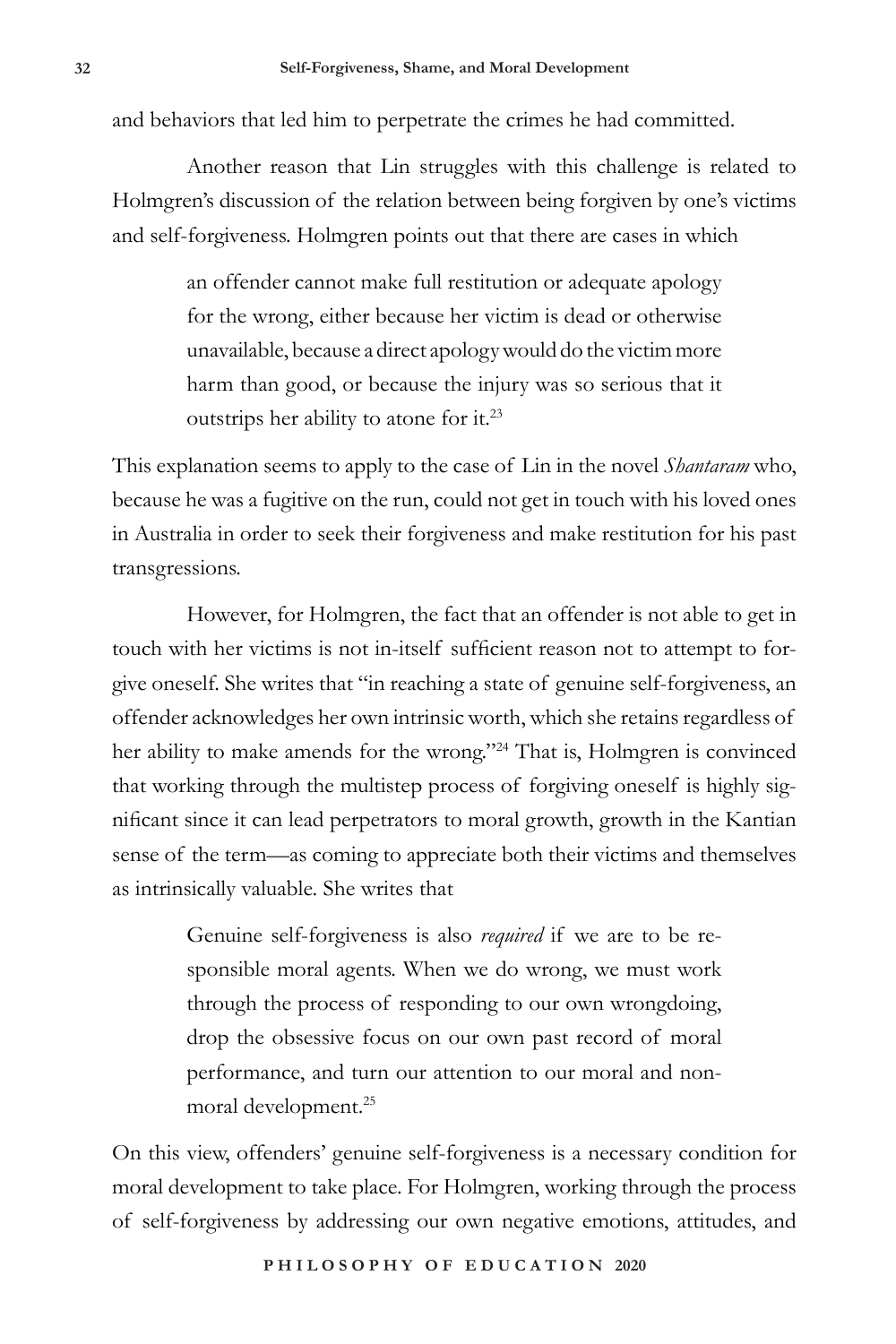patterns is essential prior to attempting to restore our relationships with others. Only once we are able to genuinely forgive ourselves, can we approach our loved ones as liberated and equal partners, as individuals who can contribute to the relationship in an ethical manner.

Holmgren's insights suggest that going through the process of self-forgiveness can not only liberate people who are prone to reproaching themselves endlessly, but also enhance their moral development and ability to relate ethically toward others. *Self-forgiveness is morally beneficial because it can facilitate the effort to acknowledge wrongdoing while simultaneously affirm one's value as a person*. Most people have experienced at least once in their lives a process in which they inflicted pain on another individual, followed by a recognition that their words or actions caused harm to this person, feeling ashamed at themselves for this transgression, and finally an attempt to apologize or make amends to the injured party. Yet, my analysis suggests that self-forgiveness should also be considered an essential part of this developmental process. If by education we mean (among other things) an enterprise in which moral development occurs, then acknowledging wrongdoing and experiencing shame followed by self-forgiveness are indispensable for successfully navigating that process*.*

The example of Lin indicates that since he is still negotiating the task of self-forgiveness, his moral development is "incomplete." In saying that Lin's moral development is incomplete, my intention is not to judge him, but to suggest that he is yet to resolve issues of guilt and shame, which hinder his moral development. Of course, to be in such a position is normal for someone who has endured as much pain and suffering as Lin. Yet, Roberts closes *Shantaram* by reminding us that Lin's struggles are not that different from our own battles, as individuals who are working through personal transgressions and negative emotions:

> For this is what we do. Put one foot forward and then the other. Lift our eyes to the snarl and smile of the world once more. Think. Act. Feel. Add our little consequences to the tides of good and evil that flood and drain the world. Drag our shadowed crosses into the hope of another night. Push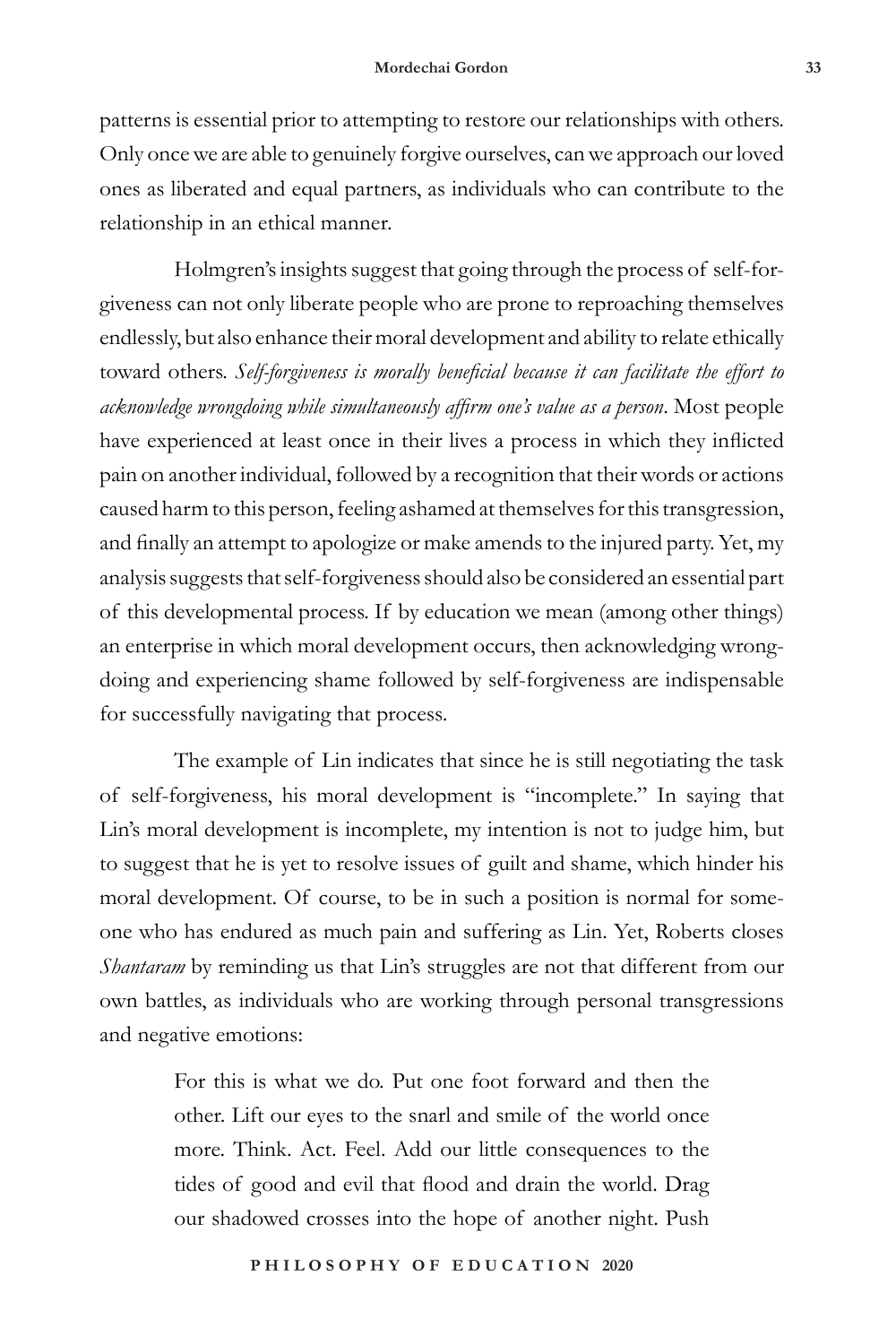our brave hearts into the promise of a new day.<sup>26</sup>

The point is that to be human is to be developing, on the way to accomplishing various projects, stumbling along and going forward, succumbing to and resisting temptations. And, like Lin, to be human is to transgress, experience shame, and strive to forgive.

1 Hannah Arendt, *The Human Condition* (Chicago: University of Chicago Press, 1958), 177.

2 Arendt, *The Human Condition*, 237.

3 Arendt, 241.

4 Arendt, 237, emphasis added.

5 Arendt, 241.

6 Claudia Card, *The Atrocity Paradigm* (New York: Oxford University

Press, 2002), 176.

7 Card, *The Atrocity Paradigm*.

8 George Jacinto, "Caregivers' Coping and Self-Forgiveness After the

Death of a Care-Receiver," *Journal of Social Service Research* 36, no. 3

(2010): 206-215, 207.

9 Douglas Stewart, "Thinking About Forgiveness: A Philosophical Preamble to its Cultivation in Schooling," *Journal of Thought* 47, no. 1 (2012): 66-95, 68.

10 Stewart, "Thinking About Forgiveness," 71.

11 Stewart, 72.

12 Margaret Walker, "*Moral Repair: Reconstructing Moral Relations after Wrongdoing*, (Cambridge, UK: Cambridge University Press, 2006), 153.